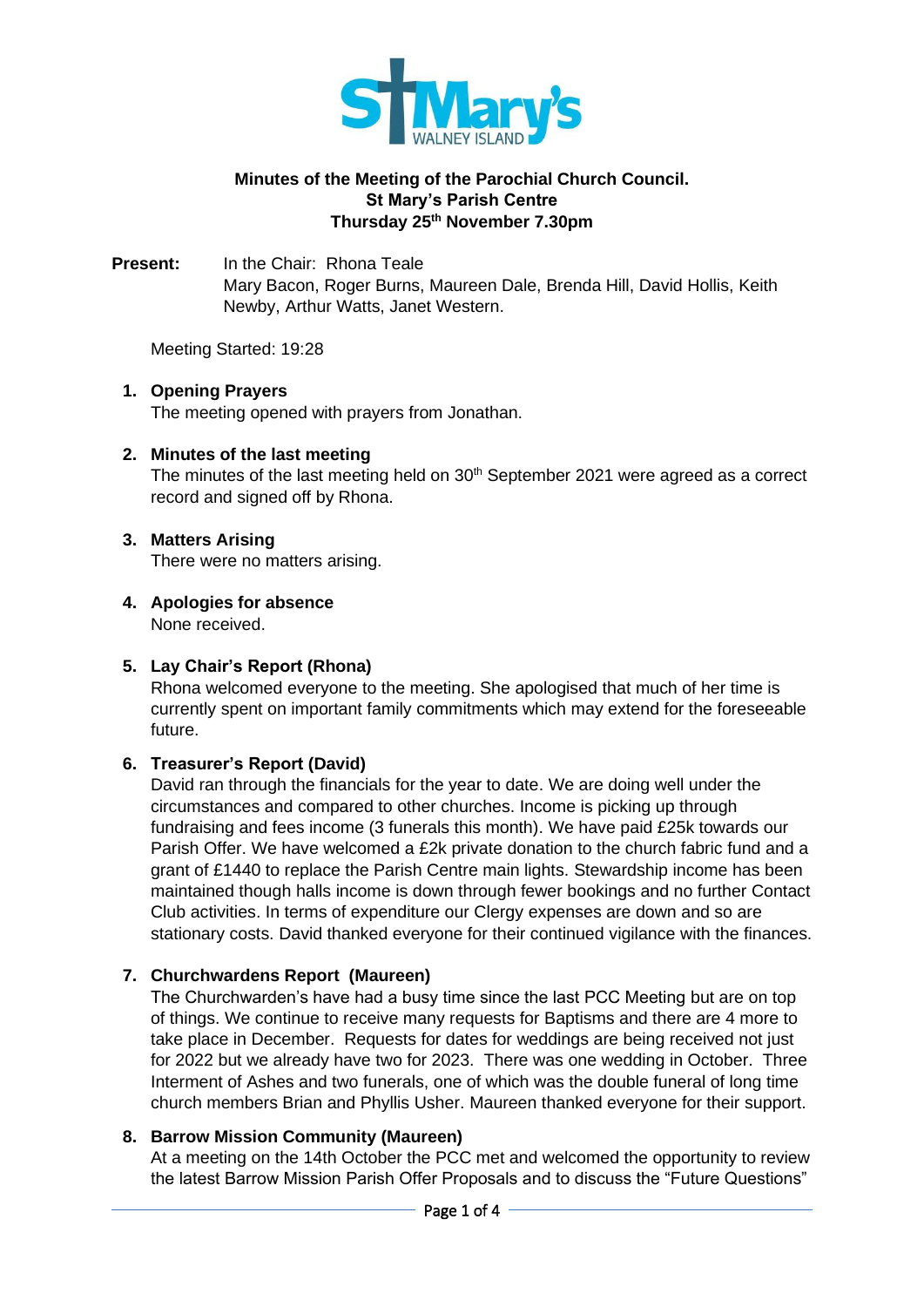

it raised. In the discussion several points were identified that was thought should guide the way forward and which should be considered by the Deanery, Barrow Mission Community, clergy and Archdeacon when seeking a balanced mission and ministry solution. (see report to all PCC members 18th October 2021). A further meeting took place with Archdeacon Vernon on 3rd November and we await his report after he has consulted with the Bishop and other churches as to the outcome to the option it was felt would be best for St. Mary's. Vernon has no further update at the time of this PCC meeting. We should seek further guidance from Vernon in December.

The Barrow Mission Community Prayer Group meets regularly each week for prayer.

## **9. Safeguarding (Rhona)**

Everyone should have a Domestic Abuse training email. PCC members to inform Rhona when they have completed it.

The Diocese have advised that DBS certification is required every 3 years, down from 5. Most PCC members will need to refresh in 2022. Others still to certify must do CO and C1 online training.

### **10. PCC Sub-committee Reports**

## **10.1 Buildings and Property.**

This PCC Sub-committee could not find as suitable date to meet pre-PCC however the team have continued to work together to address building risks. Work undertaken since the September PCC meeting includes:

- **The Risk Register is now split into three sections for** ease of reference; one for the church, one for the Quinquennial findings and one to cover the Parish Centre.
- **A missing latch on churchyard** gate allowed the gate to swing onto Central Drive creating pedestrian hazard. Arthur has now fixed it by putting in a new latch.
- **Missing tiles and guttering defects allowing rain into Lady Chapel.** After many failed attempts to get these repaired Keith is following up with a contact and Roger has met with CFS Roofing who have been on the roof to inspect and take photos. PCC agreed to progress the Lady Chapel tiling/guttering repairs and lead sheeting replacement (subject to cost) though CFS.
- **Raised floor tiles in the North aisle.** DH Carpets advised Maureen the carpet can be cut, lifted and replaced with sticky back tape or an adhesive. The join will not show. On sliding a hand underneath the carpet it appears that the tiles are broken. A builder is needed to take a look at the floor and to test for dampness.
- **A grant received from Thrive Sustainables** will allow us to replace the failing main lights in the Parish Centre. Andy Barnes will progress the work. We should put up a notice acknowledging the grant once the work is completed.
- **Porous roof on Parish Centre**. Work continues to secure quotes for the roof that can be used to submit grants applications.
- **Discussions with Barrow Parks** confirmed they are primarily responsible for grass cutting in the church yard only however they will undertake low cost pruning work if requested (and if it can be financed through their contract with Continental Landscapes). They do not expect contractors to enter hazardous areas on site.
- A parishioner has highlighted a **tree pruning form** on the Town Hall website. There aren't many details behind it (eg scope, responsibilities, cost) but it is something we could explore if there are safety concerns about our trees.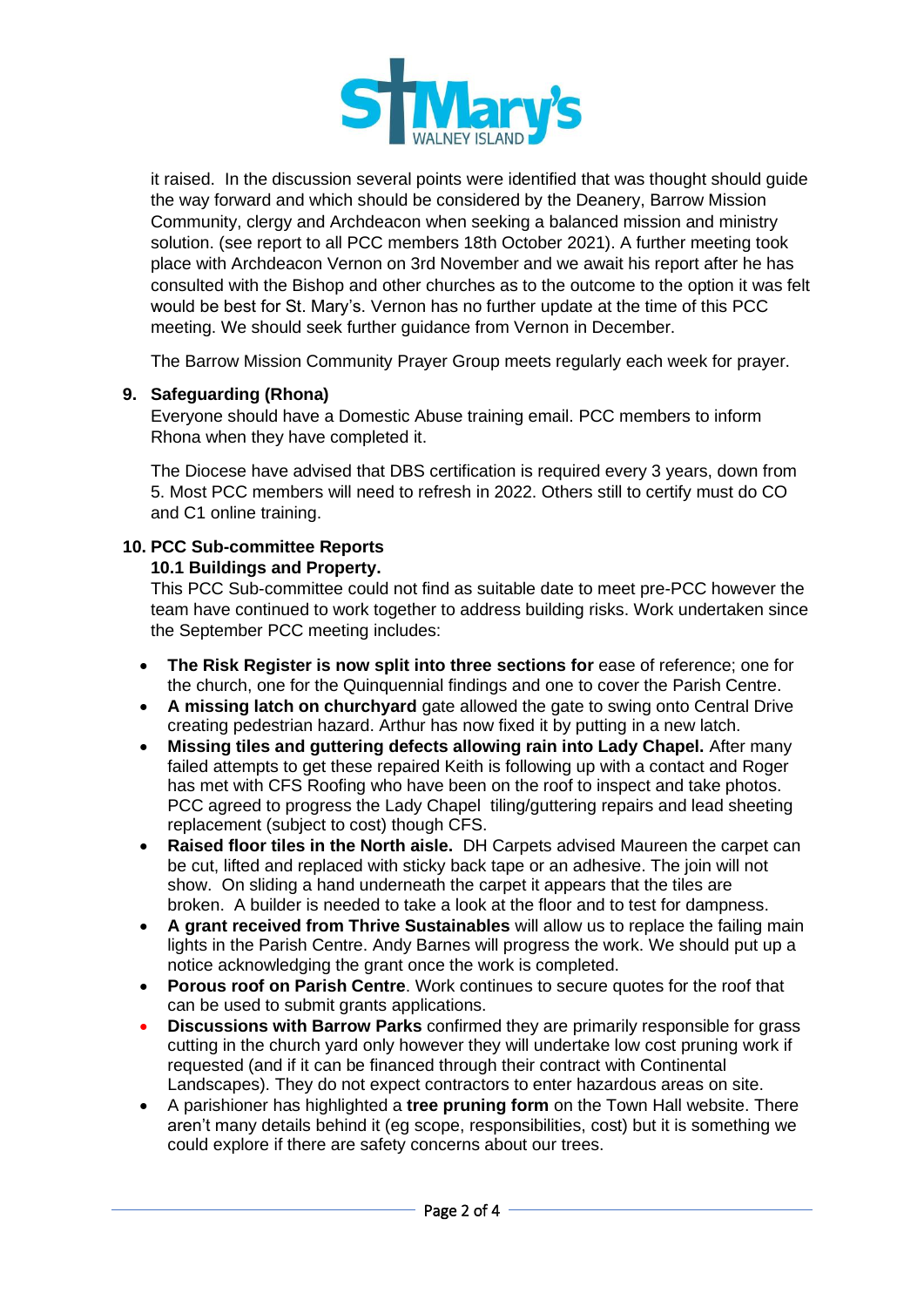

PCC agreed Arthur could purchase a workbench/drill to prepare window cover bracket fittings. The unit will be stored in the choir vestry until a longer term home is identified.

There is a faulty cable to the church sound system which needs precision jiggling to stop it crackling. ACTION: As a first step Maureen will call Alan McCracken (St Marks) to get his advice.

Some parishioners have asked if we can use the pulpit for sermons. The lighting on the pulpit was deemed unsafe during our recent electrical review and so needs to be fixed before consideration can be made to using the pulpit again.

### **10.2 Communications and Connect**

This PCC Sub-committee did not meet in the last two months due to various personal commitments. The team kept in touch through email to coordinate publications and messages across all the technology platforms. **The St Mary's Centre activities page was updated to reflect current bookings, the agreed Churchyard Policy and forthcoming Christmas Coffee morning details** were posted onto Facebook, Website and ACNY. ACTION: PCC and community members are asked to continue handing on information to Denise, Steve and Roger to publish particularly with Christmas coming up.

### **10.3 Worship Committee (including Christmas Plan) (Maureen).**

The Worship Committee meets regularly once a month to prepare Lay Led Services for the third Sunday of every month.

Our Harvest Service was held on Sunday 17th October at which Rhona gave a presentation on how the Boxes of Hope for Romanian children are collected from churches, schools etc throughout Cumbria and transported to Romania. 9,245 shoeboxes have been sent. A Bring and Share lunch followed the Service in the Centre.

On Sunday, 31st October at 3pm there was a Reflective Service for families who had lost loved ones over the past 2 years. Letters of Invitation had been sent out to families whose funerals had taken place at St. Mary's during that period. During the service there was an opportunity for them to write the names of their loved ones on a heart shape and to light a candle. This Service was followed by Tea and Biscuits and fellowship in the Centre.

Remembrance Service book place at 10.00am on Sunday, 14th November and was led by the Archdeacon.

On Sunday,21st November at 9.30am the Lay Led Christ the King Morning Service took place and we welcomed the newly appointed Pioneer Enabler Markus (Opa) to preach.

The Committee presented the following Christmas Services schedule which was endorsed by the PCC.

- **Sunday, 19th December at 09.30am**  Lay Led Morning Service will be a CAROL SERVICE (the Christmas Story with Readings and Carols)
- **Sunday, 19th December at 4pm** CHRISTINGLE SERVICE. This is a TICKET ONLY Service. There will only be 150 tickets available for this Service due to Covid restrictions. The tickets will be available for collection from the Centre on